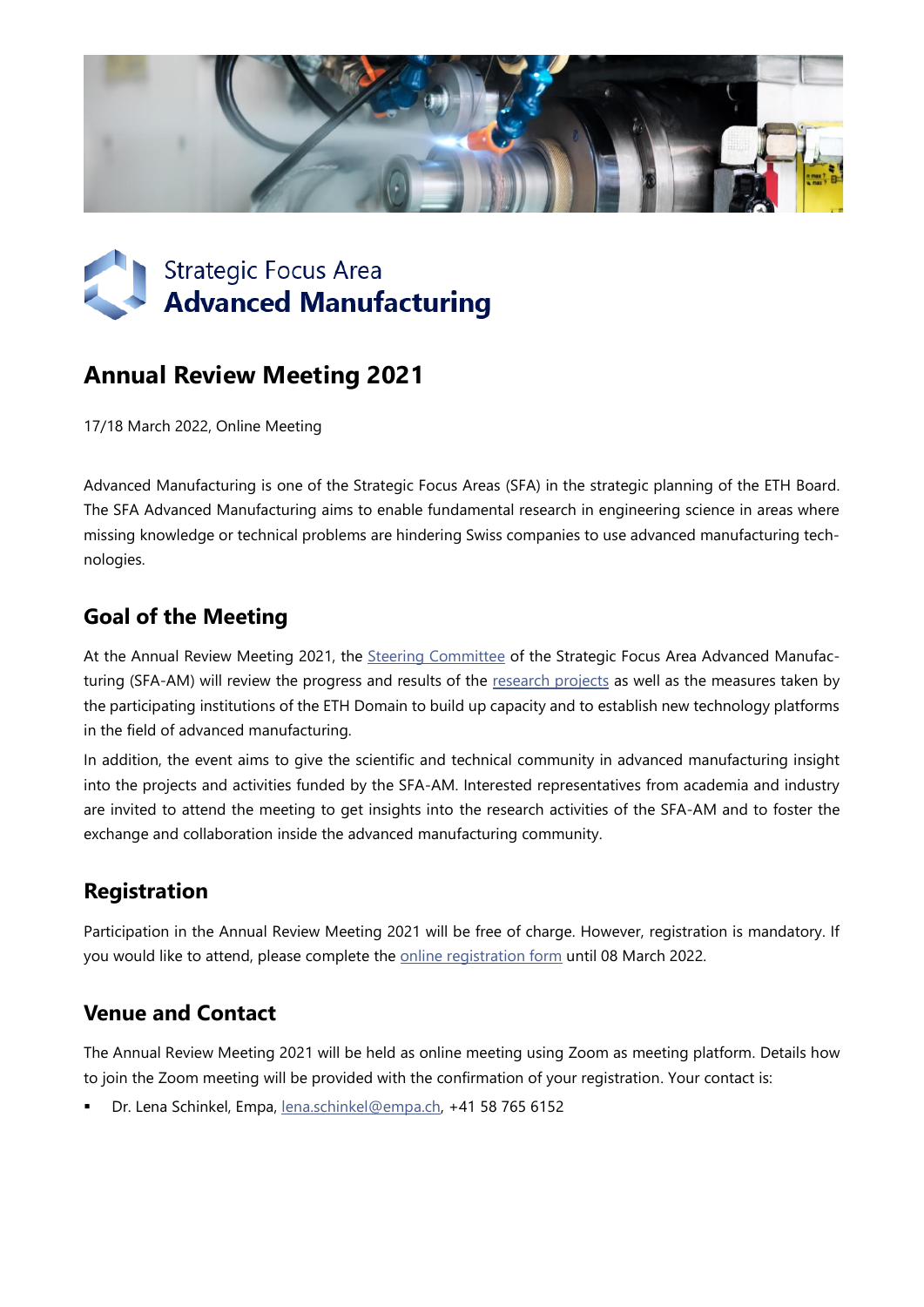### **Program**

The program of the Annual Review Meeting 2021 is divided into six blocks which are covered during two halfdays. In the first five blocks, the leaders of the research projects will present the results that have been achieved since the project start in 2017, 2018 and 2021, respectively. In the sixth block, the representatives of the participating ETH institutions will present the planned or already realized measures to build up capacities and to establish new technology platforms in advanced manufacturing.

| 07:45 | Opening of the Zoom Meeting and the access for participants                                                                                                                                                                                                                                                                                          |
|-------|------------------------------------------------------------------------------------------------------------------------------------------------------------------------------------------------------------------------------------------------------------------------------------------------------------------------------------------------------|
| 08:00 | Welcome, introduction and presentation of the program                                                                                                                                                                                                                                                                                                |
| 08:15 | Block 1: Research Projects in the period 2017-2020 (Initial Program)                                                                                                                                                                                                                                                                                 |
|       | Ceramic $X.0$ – High-precision micro-manufacturing of ceramics<br>٠<br>FUORCLAM - Fundamental Understanding of Oxide Refractory Ceramics and Laser Ad-<br>٠<br>ditive Manufacturing<br>Powder Focusing - Powder Focusing for Beam Induced Laser 3D printing<br>٠<br><b>PREAMPA</b> - Precision Additive Manufacturing of Precious Metals Alloys<br>٠ |
| 09:15 | Discussions in Speakers Corners / Project Breakout-Rooms                                                                                                                                                                                                                                                                                             |
| 09:30 | Block 2: Research Projects in the period 2021-2024 (Continuation Program)<br>Multi-Mat - Multi-material laser powder-bed fusion<br>$\blacksquare$<br>ClosedLoop-LM - Ultrafast Laser Closed-loop Manufacturing using mid-IR Spectros-<br>٠<br>copy                                                                                                   |
|       | <b>SCALAR</b> - Highly Scaled Gravure Printing<br>٠<br>DiPrintProtect - Digitally Printed Temporary Protective Films for Application in the<br>٠<br>Watch Industry                                                                                                                                                                                   |
| 10:30 | Discussions in Speakers Corners / Project Breakout-Rooms                                                                                                                                                                                                                                                                                             |
| 10:45 | Block 3 Research Projects in the period 2017-2020 (Initial Program)<br>FOXIP - Functional Oxides Printed on Polymers and Paper<br>٠<br>CFRP-AM - Carbon Fiber Reinforced Polymers and Additive Manufacturing<br>٠<br>SD4D - Sustainable Design of 4D Printed Active Systems<br>٠                                                                     |
| 11:30 | Discussions in Speakers Corners / Project Breakout-Rooms                                                                                                                                                                                                                                                                                             |
| 11:45 | End of the public part of the annual review meeting<br>Start of the Steering Committee meeting                                                                                                                                                                                                                                                       |

### **Day 1 – 17 March 2022**

An initiative of the ETH Board Participating institutions of the ETH Domain



**ETHzürich EPFL**